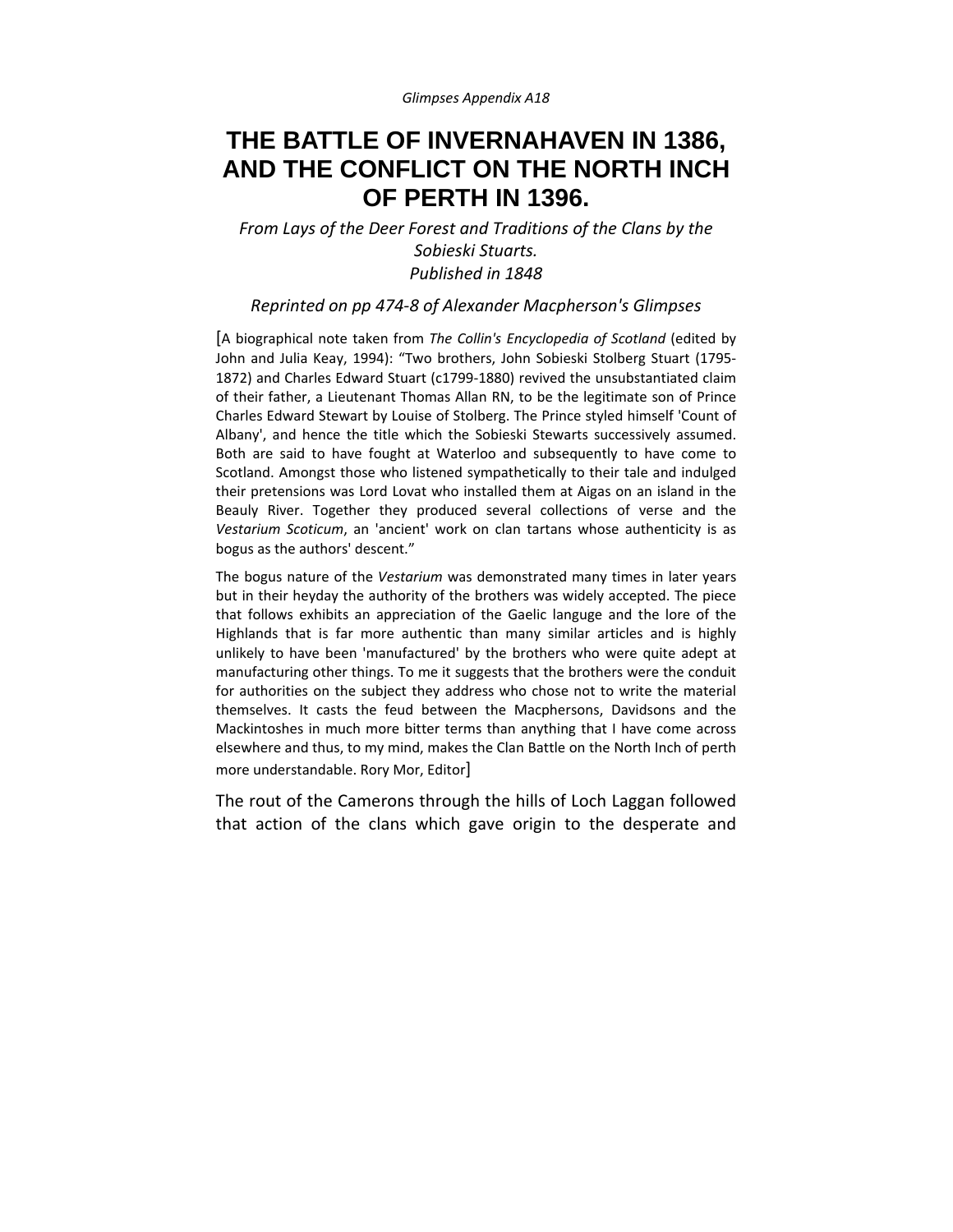mortal feud decided by the ordeal of battle on the Inch of Perth in the year 1396. The chroniclers who have recorded this event, though they have amplified the horrors of the civil war by which it was preceded, have given no hint of its cause; and by their barbarous orthography have so far disguised even the names of the conflicting clans, that to those otherwise unacquainted with their identity they are entirely equivocal, or wholly unintelligible. By Wyntoun they are named the "Clahynnhe‐Qwhewyl," and the "Clachinyha." These words are confused compounds, in which the appellations of the tribes are blended with their general designation, "Clann," and should be thus divided ‐ "Clahynn‐he‐ Qwhewyl," and "Clachin‐y‐ha " ‐ meaning those names pronounced by the Highlanders, "Clann‐'ie‐K˜l," and "Clann‐'ic‐Kai," but written in Gaelic "Clann‐'ic‐Dhughaill," and "Clann‐'ic‐Dhaidh" ‐ "The Clan‐ Dugaldson," and the "Clan‐Davidson." The transition in the false orthography is sufficiently natural to an ear ignorant of Gaelic; for the final "c" of " 'ic" in both patronymics being blended with the aspirated sound of the same letter in the initials of the succeeding names pronounced almost as "K˜l," and "K"i"‐ according to the Gaelic articulation, and the value of letters in the days of Wyntoun, should leave to the preceding vowel " i " a sound nearly expressed either by the synonymous letter "y" or the aspirated vowel "h-e," irregularly used by Wyntoun.

This reading is corroborated by the universal tradition of the mid Highlands, according to which the belligerent tribes were the "Clann‐'ic‐Dhaidh," or Davidsons of Badenoch, and the neighbouring "Clann‐a‐Pherson," or male and chief branch of the "Clann‐ Chattan." This is confirmed by the history of Boethius, and the Chartulary of Moray: The first of which gives the names as the "Clan‐Kay" and the "Clan‐Chattan," and the last the "Clan‐Hay" and the "Clan‐Qwhwle." In both these authorities the names for the first party are evidently the same with the "Clann‐y‐Ha " of Wyntoun,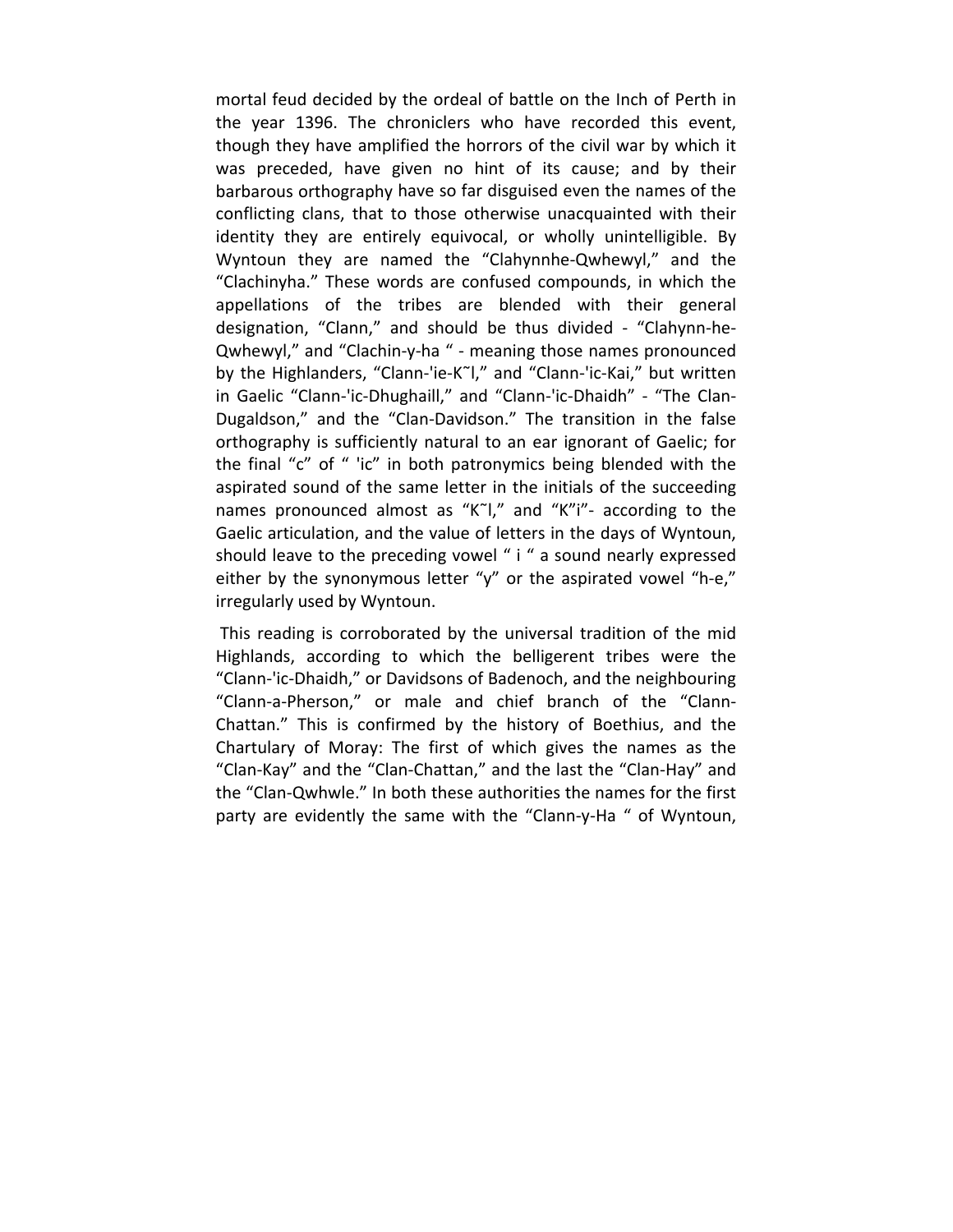and all are visibly errata from the oral communication of the Gaelic appellation pronounced "Clann-'ic-K"i " : for the letter " c " in the word " 'ic," and the similar initial sound in the name by which it is followed, are so blended, that to unfamiliar ears they would seem indifferently " 'ic‐K"i " or " 'ic‐Ai," which accidental modification in the organs of the hearer reconciles to an identity the different modes of expressing the sound used by Wyntoun, Boethius, and the Chartulary of Moray.

The various names given for the second clan are equally deducible from the traditionary original; for while by Boethius it is designated after the general blood‐title of the race through all its branches, by the others it is given in its own local patronymic; when, at an early period, the "Clann‐a‐Pharsoin" bore for a time the appellation of the "Clann‐'ic‐Dhughail" from one of its chiefs named "Dughall."<sup>1</sup> The oral transmission of this title, "Clann‐'ic‐C¸l," is‐for middle‐age orthography expressed rather more accurately than usual in the names "Clann‐he‐Qwhewy" and "Clan‐Qwhwle," pronounced in the old Scots " Clan‐'ich‐K˜il," and "Clan‐K‐le." The repetition of the letter "w," equivalent to "u," having been used to represent the long accent of that vowel in the Gaelic "Dhughaill."

Without, however, discussing these details, in which none but Highland genealogists will take any interest, we will relate the tradition of the first event which gave origin to the celebrated and sanguinary feud so fatal to the central clans.

When the direct line of the great Clan‐Chattan had terminated in the daughter of Dugald‐dýll, the estate was conveyed by marriage to the Cean‐tigh of the MacIntoshes, the eldest cadet of the race, and consequently the farthest removed from the succession of the

 $1$  Editor's note: One has to remember that Dugall Dall was son-less; his only offspring being Eva. Thus, could there have been a MacDugall in Clanchattan?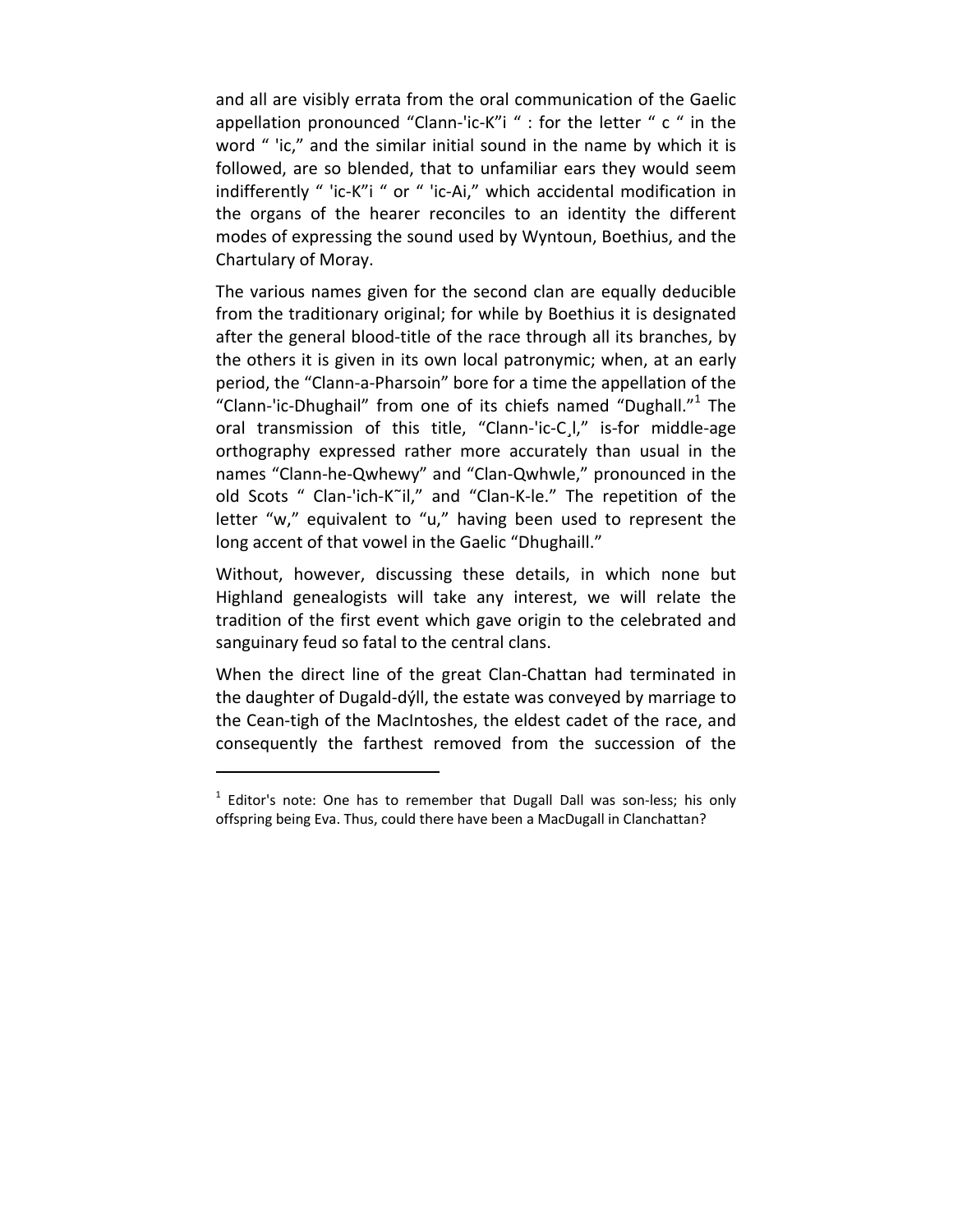chieftainship. The clan being thus left without a head in the lineal male line, was divided into several cadet branches, of which the principals were the Macphersons, the Davidsons, and the Macgillivrays, three septs descended from three brothers, the nearest male branches from the stem antecedent to the last direct chief, and of whom, as well as of the whole race and name of the Clan‐Chattan, the head of the Siol‐Pherson, coming from the elder brother, by all the laws and usages of clanship was the indisputable chief. MacIntosh, however, as possessor of the great body of the clan territory, acquired by his ancestor through marriage with the heiress, being much more powerful in estate, was ambitious to be acknowledged chieftain of the blood as well as of the cIan; but this assumption being wholly repugnant to the salique law of the clans, was repelled as an untenable usurpation, and appears to have lain dormant for a considerable time.

All those, however, who adhered to the just superiority of the Clana‐Pherson, were by degrees expelled from the domains of the pretender, and upon the ruins of the Cummings in Badenoch the Macphersons and the Davidsons acquired a large portion of their territory in that lordship, where they finally established themselves. By these desertions, however, the lands of MacIntosh became so much depopulated, that to recruit his tenants he transplanted from Brae‐Mar and the adjoining country a considerable number of Camerons, whom he settled on the lands of Loch‐Eil, Loch‐Lochie, and Loch‐Arcaig, and who there laid the foundation of the present Clan‐Cameron. In the course of time, however, these feudatories desired to acquire independence, and resisting the superiority of MacIntosh, refused to continue the payment of their rents and services. In the period which had followed their colonisation, they had become so numerous and powerful that their "owr-lord," deserted as he was by the male branches of the Clan‐Chattan, was unable to reduce them; and in his apprehension of losing both his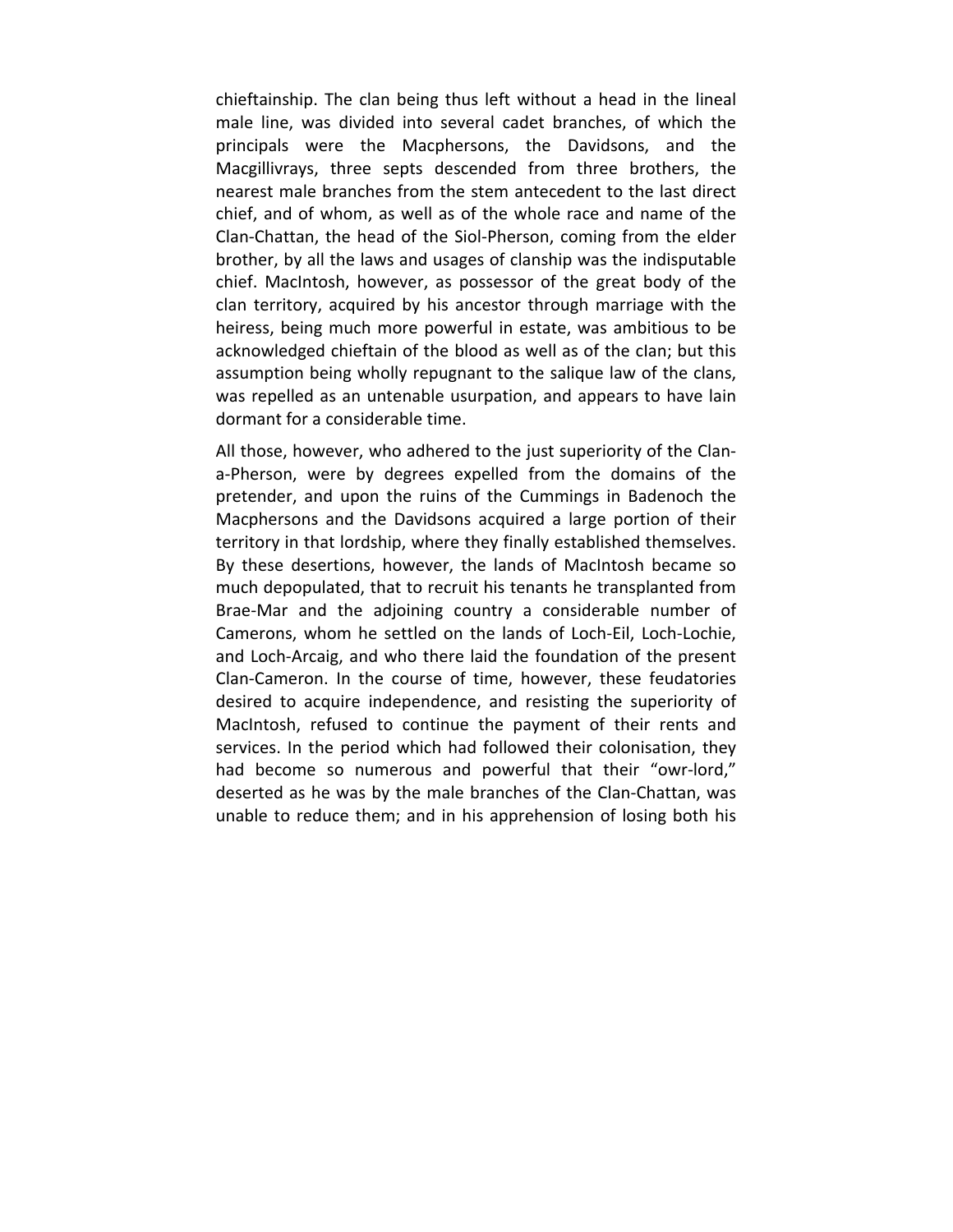tenants and their lands, he was compelled to seek assistance from the "Clann‐a'‐Pharsoin" and the "Clann‐'ic‐Dhaidh."

These clans, prompted by the strong claims of their blood, would not refuse aid to the oldest cadet of their tribe, against a race entirely stranger, and an unjust insurrection; and, having promised the junction of their forces, a plan was formed for a united expedition into Loch‐Aber. Upon intelligence of this coalition *Mac Dhomhnull‐duibh* resolved to anticipate the invasion, and, assembling his clan, marched into Badenoch. Before his arrival, however, the allied tribes had united, and awaited his approach at "Inver‐na‐h‐Amhann," a small plain at the junction of the Truim and the Spey, and immediately in front of the residence of the chief of the Clann‐'ic‐Dhaidh. When the Camerons appeared, and the order of battle was forming, it was the universal understanding that the chieftain of the Clann‐a'‐Pharsoin should take the general command, as the undoubted male‐heir and blood‐chief of the whole race of the Clan‐Chattan.

By an artful policy, however, Maclntosh defeated this acknowledgment of his rival. Without provoking his defection by the unseasonable advancement of his own pretensions, to compromise the supremacy of Macpherson, and maintain the appearance of an arbitrating superiority in himself, he prompted the Ceann‐tigh of the Clann‐'ic‐Dhaidh to claim the command in the battle, not on account of personal title, for, being descended from a younger brother to the ancestor of Mac‐a'‐Pharsoin, that could not be proposed, but as an appointment from MacIntosh. The chieftain of the Davidsons, flattered by this precedence, without perceiving the policy of his adviser, advanced his claim, which, as might have been expected, was indignantly repelled by the Mac-a'-Pharsoins. MacIntosh endeavoured to compromise the question by citing his own concession in yielding the command of his own people to MacDhaidh, adding, that, as principal in the quarrel, it was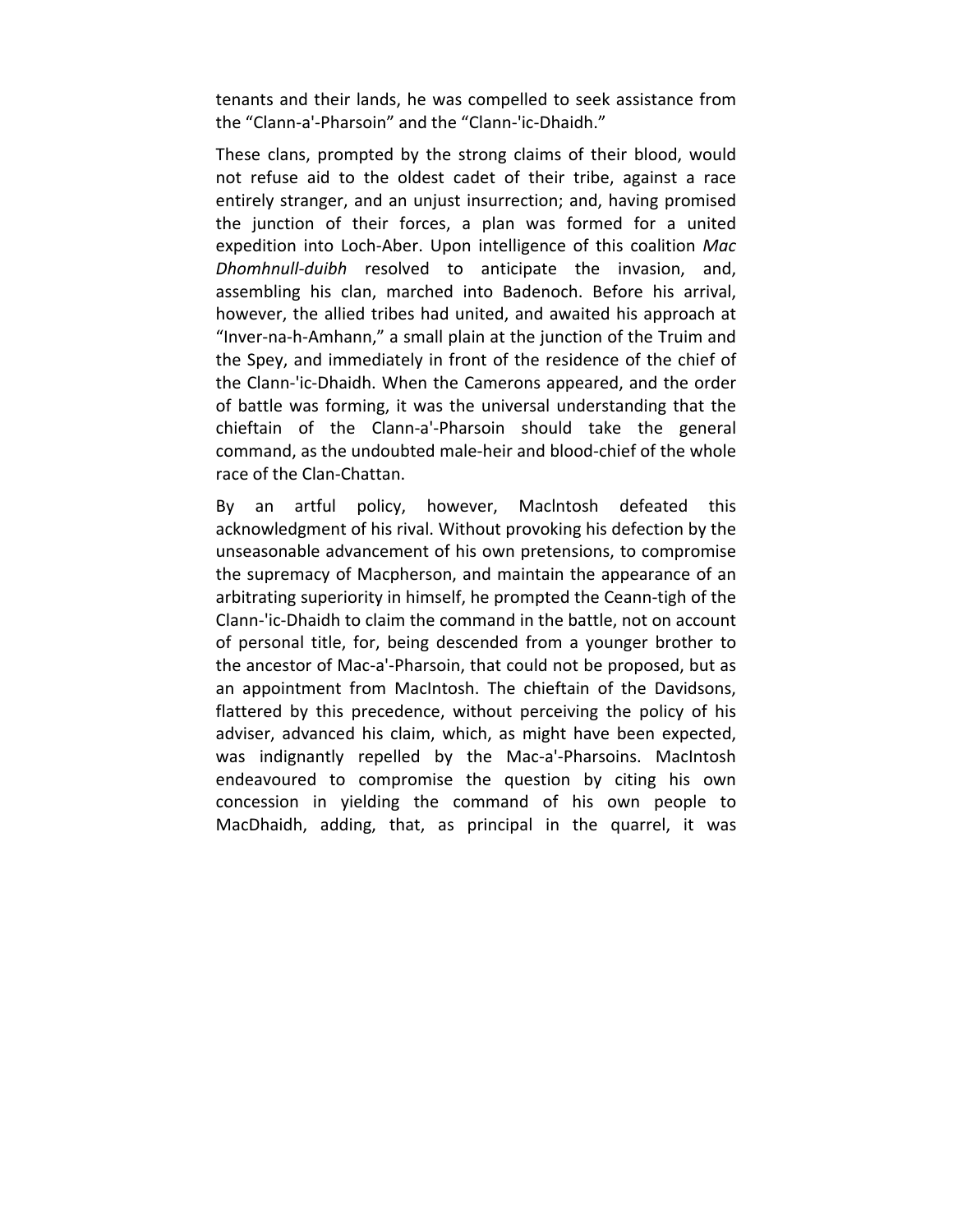reasonable that he should have choice of the leader of the forces assembled for his aid.

The MacPhersons, however, penetrating his views towards the chieftainship, insisted upon the blood‐right of their own head; and, upon the obstinate combination of the two "pretenders," the Clann‐ a'‐Pharsoin abandoned the line of battle, crossed the Spey at its confluence with the Truim, and retired to a small eminence about four hundred yards from the field, where they remained during the ensuing action. The conflict was short, but very sanguinary; the MacIntoshes and Davidsons were routed with great slaughter. MacDhaidh and seven of his sons were killed within two hundred yards of his own house, and the defeated party only escaped a greater loss by crossing the Spey under command of the hill occupied by the Macphersons, where the Camerons did not think it prudent to pursue. Immediately after the battle the victors passed the Truim, advanced along the right bank of the Spey as far as Beann‐Bhreachd; and, with the evident intention of invading MacIntosh's country, crossed the Spey below Ballachroan, and halted for the night, in a fine position, upon the height of Briagach.

Meanwhile, Maclntosh, having collected his broken followers, retreated by the west side of Craig‐dhubh, and established his bivouac in the glen between Clunie and Dalnashalg, at a place called ever since *Reidh an TÚiseaich,* "MacIntosh's plain." Burning with revenge both against the Macphersons and the Camerons, and perceiving, by the march of the last, their intention of invading his country, he conceived a design for embroiling them with each other, and checking the advance of the enemy into his territories. For this end he summoned a bard, and, instructing him to compose a villanous verse against the Macphersons, directed him to proceed immediately to their head‐quarters, and repeat it to their chief as a message from MacDhomhnull‐duibhe.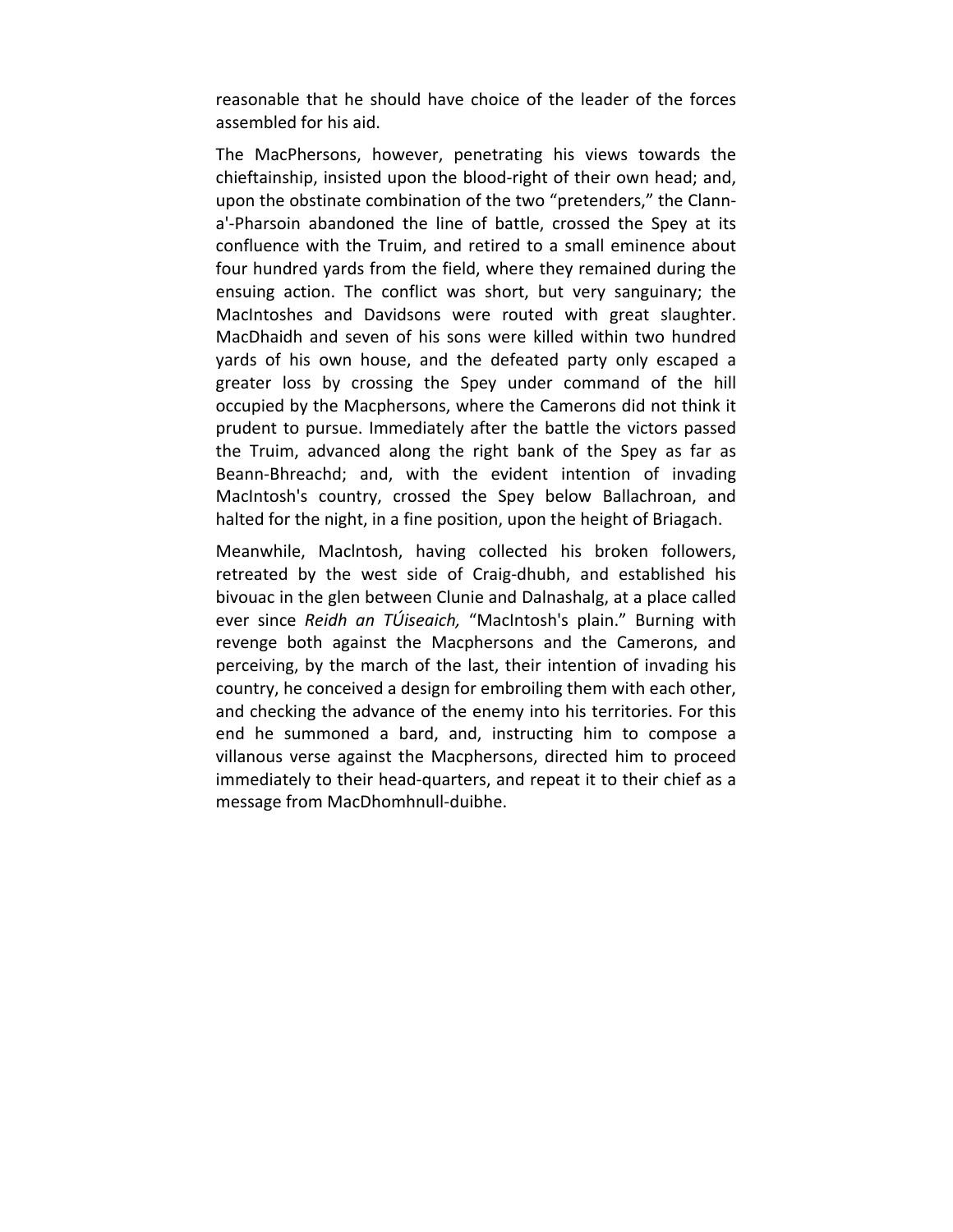The bard departed on his mission, and, having reached the gathering of the Macphersons, and obtained access to the chief, announced that he had something to deliver from the Clan-Cameron, and claimed freedom and personal safeguard whatever he might have to repeat. Having received an assurance of full license, he pronounced the following verse ‐

## *"Bha luchd na foille air an tÛm "The traytors stood on the knoll 'Sam balg‐shuileach do Da draip, While the dismayed were in jeopardie ‐*

*Cha b'e bhur cairdeas a bha riumIt was not your friendship for me, Ach bhur lamh bhi gu tais." But your cowardice which restrained you."*

These lines had the desired effect. The chief and his clan were exasperated in the highest degree at the wanton insult and challenge thus thrown in their face, and immediately determined to pursue and attack the Camerons before daylight. According to the customary respect for the inspired order, the bard was not only protected but hospitably entertained, and dismissed with sufficient evidence that the stratagem of his master was about to take effect. The hours of darkness being short‐for it was in the month of May‐ immediate preparations were made for pursuit, and about midnight the Macphersons set forward in silence and with great speed. They arrived at Briagach before daylight, but when they reached the position which had been occupied by the Clan‐Cameron, they found it deserted, and soon obtained intelligence that they had suddenly abandoned the height and were in full retreat towards the west.

The cause of this abrupt decampment has never been understood. By some it has been supposed that the Camerons had received exaggerated intelligence of a reunion of all the septs of the Clan-Chattan, and a combined movement to surprise them; by others, that they feared to penetrate into a hostile country, leaving the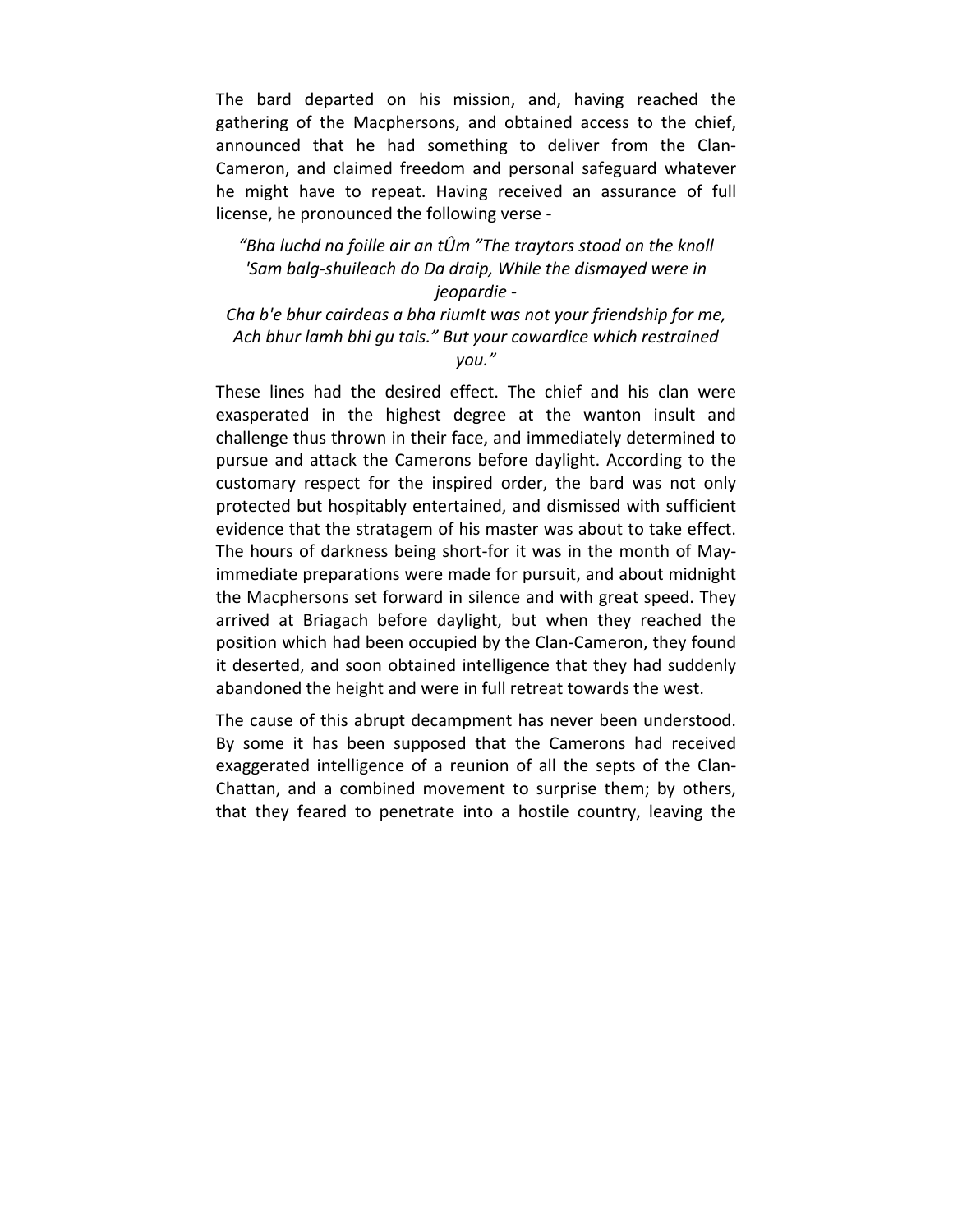whole Clan-Chattan assembled on their rear, and that, disagreeing among themselves, they fell into discordance, and broke up for their return home.

As soon as the Macphersons ascertained the route which they had taken, they pursued them with all possible speed, marching by the south of Phoiness, Etrage, and Dalanach. They overtook their rear above the latter place, and immediately attacked them. The Camerons appear to have been seized with one of those sudden panics which sometimes accompany a night retreat, and their loss was great in the first onset.

The death of one of their remarkable leaders, named Charles, is still commemorated in the name of the place where he fell, and which is yet called *Coire‐Thearlaich* ‐ Charles' Coire. From this place a running fight was maintained for about fifteen miles through the mountains to Loch Patag, where the pursuit was discontinued from the weariness of the pursuers and the entire dispersion of the pursued. Along the whole line of the flight from Dalanach to Loch Patag there is scarcely a burn or a coire which is not distinguished by the name of some remarkable individual there killed in the chase.

The last distinguished person who fell was the chief of the Camerons himself. He was remarkable for his skill in archery, and to the last continued in the rear of his flying people, picking off the pursuers with his arrows, and protecting the retreat of the fugitives at every burn and ravine. He was thus engaged when they were overtaken by a celebrated *Ceann‐tighe* of the Macphersons called *Mac Iain Ceann‐dubh*, the best bowman of that clan, and perhaps, in some degree, from their common propensity for the same art, an intimate friend of *Mac Dhomhnull‐duibhe*. In the pursuit he had severely harassed the fugitives, and killed several of their best men; but, when he saw his friend before him, as he drew the bow he cried ‐ *"Tharam, 'us tharad a Thearlaich!"* ‐ "Over me ‐ and over you,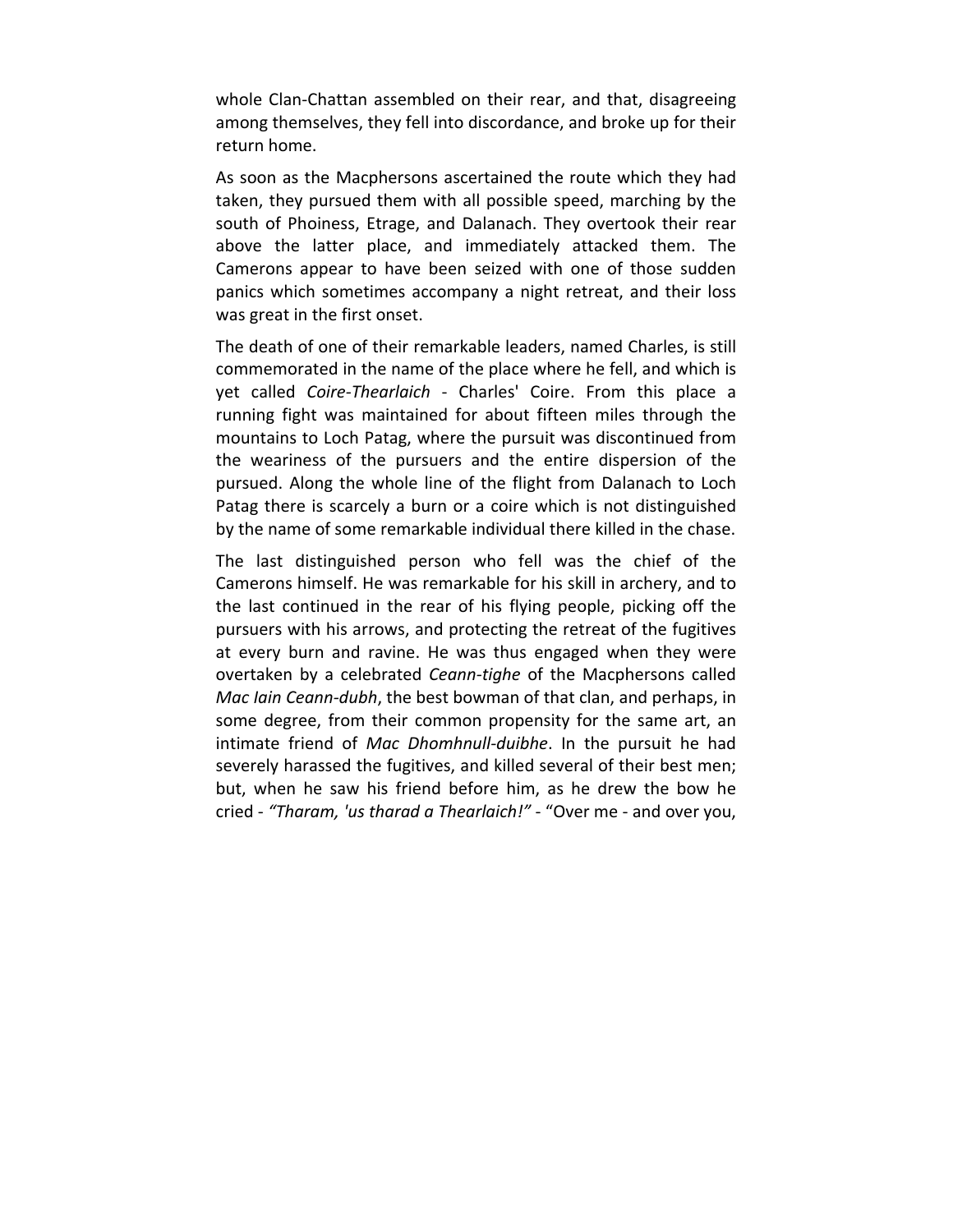Charles! " Cameron, seeing the arrow fall beyond him, immediately understood the signal, and returned his shot with the same forbearance. A few arrows were then interchanged, but with deadly effect at - indifferent persons; when *Mac-a' Pharsoin* coming up, and seeing the fatal shots of the chief, and the misdirected shafts of *Mac lain*, cried out indignantly - "Where is your old hand, Ceanndubh? Had you a Cameron to your mother?" Stung with that sarcasm from his chief, *Mac Iain* called to his friend ‐ *"Umam, 'us umad a Thearlaich!* " ‐ "For me and for you, Charles!"‐ and both fell transfixed by the next arrows. Not far from Loch Patag, at Dal‐an‐ Luncart, by Loch‐Erracht side, the place where the chief of the Camerons fell, is still marked by a cairn, called *Carn‐Mhic‐ Dhomhnuill‐duibhe.* Such was the origin of the deadly and sanguinary feud, which, afterwards engaging all the neighbouring clans in its animosity, involved the central Highlands in an exterminating war. According to the traditions which we have gathered, upon the discovery of the treachery practised by MacIntosh, and executed by his bard, a reconciliation was effected between the Macphersons and the Camerons; but the insult offered to the former by the Clan‐Daidh was immediately followed by hostilities of the most desperate nature, in which MacIntosh assisted the Davidson; and the Camerons, to advance their own quarrel against their superior, joined with the Macphersons. In the deadly contest of these four clans, all their inferiors, kindred, and allies were soon associated, and a period of vindictive conflicts and fierce devastation spread desolation through the the mid Highlands, until terminated by camp‐fight or ordeal of battle on the Inch of Perth.

During the progress of the feud, the Davidsons, then a very powerful race, were almost exterminated, and ever since that period they have ceased to exist as a clan; while the Macphersons were so reduced that for many generations they were unable to